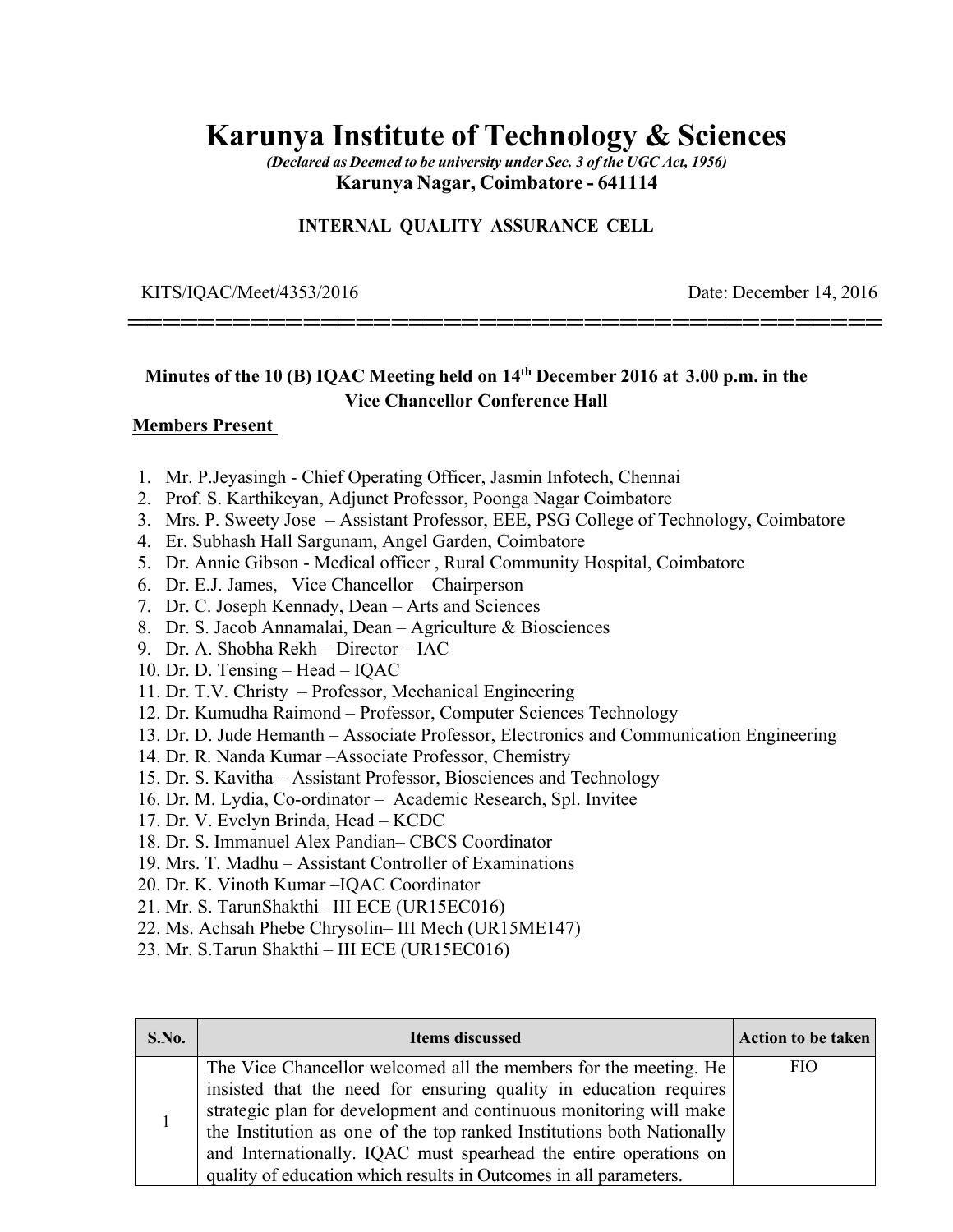|                | It was decided that Quality document is to be prepared for the following                                                                                                                                                                                                                        |                                                                                   |
|----------------|-------------------------------------------------------------------------------------------------------------------------------------------------------------------------------------------------------------------------------------------------------------------------------------------------|-----------------------------------------------------------------------------------|
| $\overline{2}$ | stakeholders and Officials<br>Students<br>$1_{-}$<br>Faculty member<br>2.<br>Mentor<br>3.<br>Non-Teaching Staff<br>4.<br>Programme Co-ordinator<br>5.<br>Head of the Department<br>6.<br><b>Controller Officers</b><br>7.<br>Director of School<br>8.<br>Registrar<br>9.<br>10. Vice Chancellor | To be prepared by<br>IQAC, discussed in<br>Executive<br>committee and<br>approved |
| $\overline{3}$ | Enhancement of Quality in Academics-Teaching Learning process,<br>Video Lectures capturing, MOOC courses etc. to be implemented in<br>all the departments.                                                                                                                                      | Departments $&$<br><b>KCDC</b>                                                    |
| 4              | Quality in budget planning- program wise with details – Orientation<br>to be given for each department.                                                                                                                                                                                         | Finance                                                                           |
| 5              | Quality of various committees formed for all activities such as<br>conducting conferences,<br>seminars, workshops,<br>symposiums,<br>admission process, Graduation Ceremony, Tournaments, Techno -<br>Fest etc.                                                                                 | <b>IQAC</b>                                                                       |
| 6              | Quality expected out of 'e-governance' in the institution and website<br>updation at regular intervals.                                                                                                                                                                                         | <b>CTC</b>                                                                        |
| 7              | Quality of various trainings to be implemented through KCDC.<br>Identification of strength and weakness of Faculty members,<br>supporting staff and Heads for arranging necessary training to be<br>given on enhancing their qualities.                                                         | <b>KCDC</b>                                                                       |
| 8              | NIRF presentation on comparison of data with premier Institutions.<br>Based on NIRF uploaded open documents of various premier<br>institutions comparative study was presented for setting mile stones<br>for the institution and the departments for achieving better ranking.                 | <b>IQAC</b>                                                                       |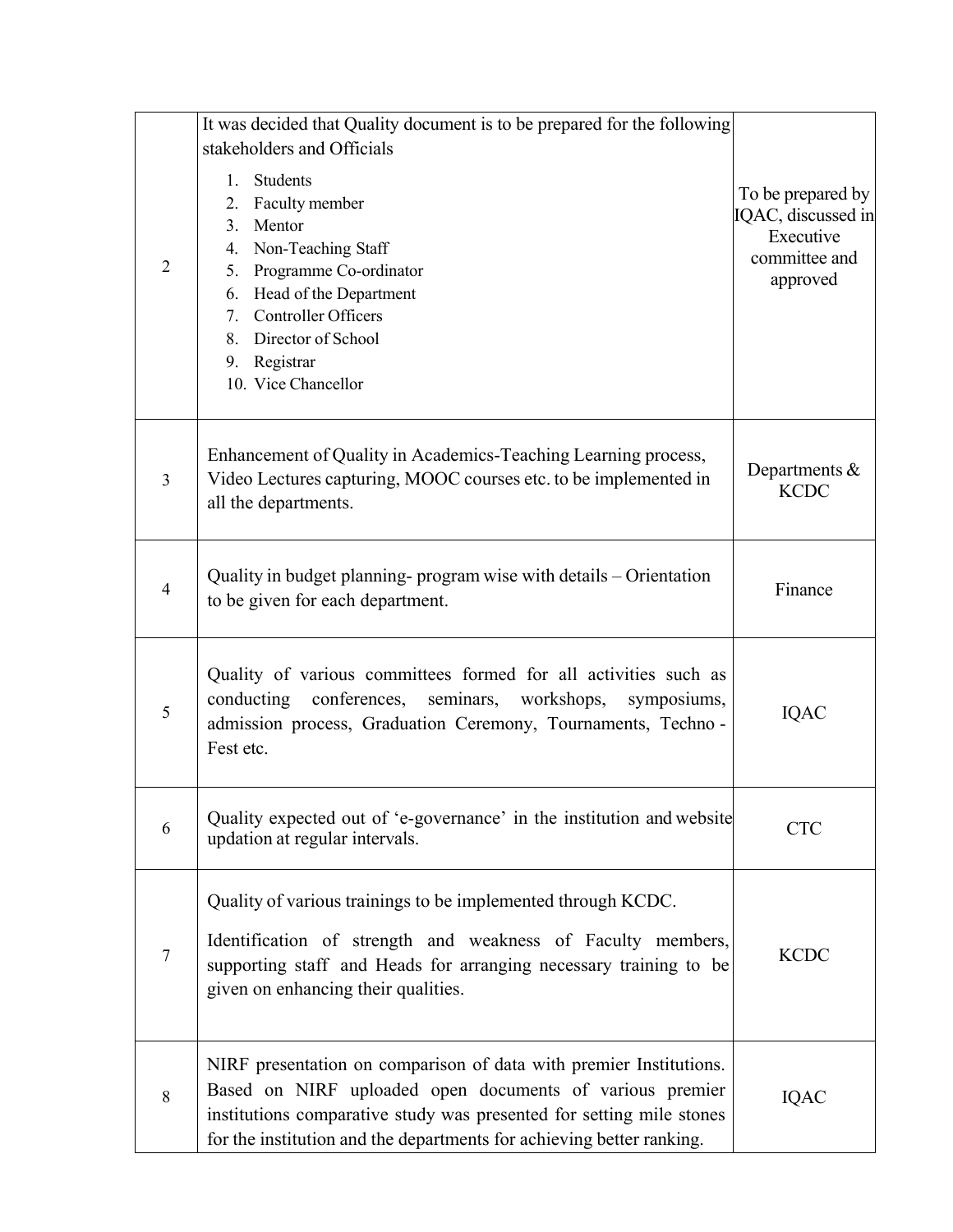| 9  | Mr. Jeyasingh suggested that e-Governance will minimize the waste<br>of time in documentation and hence serious efforts are to be put in for<br>effectively implementing. | Eduserve          |
|----|---------------------------------------------------------------------------------------------------------------------------------------------------------------------------|-------------------|
| 10 | Dr. Moses Shanthakumar suggested that Students need to video<br>capturing of lectures to be encouraged and given to the students.                                         | H <sub>o</sub> Ds |

**Head – IQAC** 

Copy to: The Vice-Chancellor – for kind information The Registrar – for kind information The Director  $(E&T)$  – for kind information HoDs NAAC/IQAC Co-ordinators File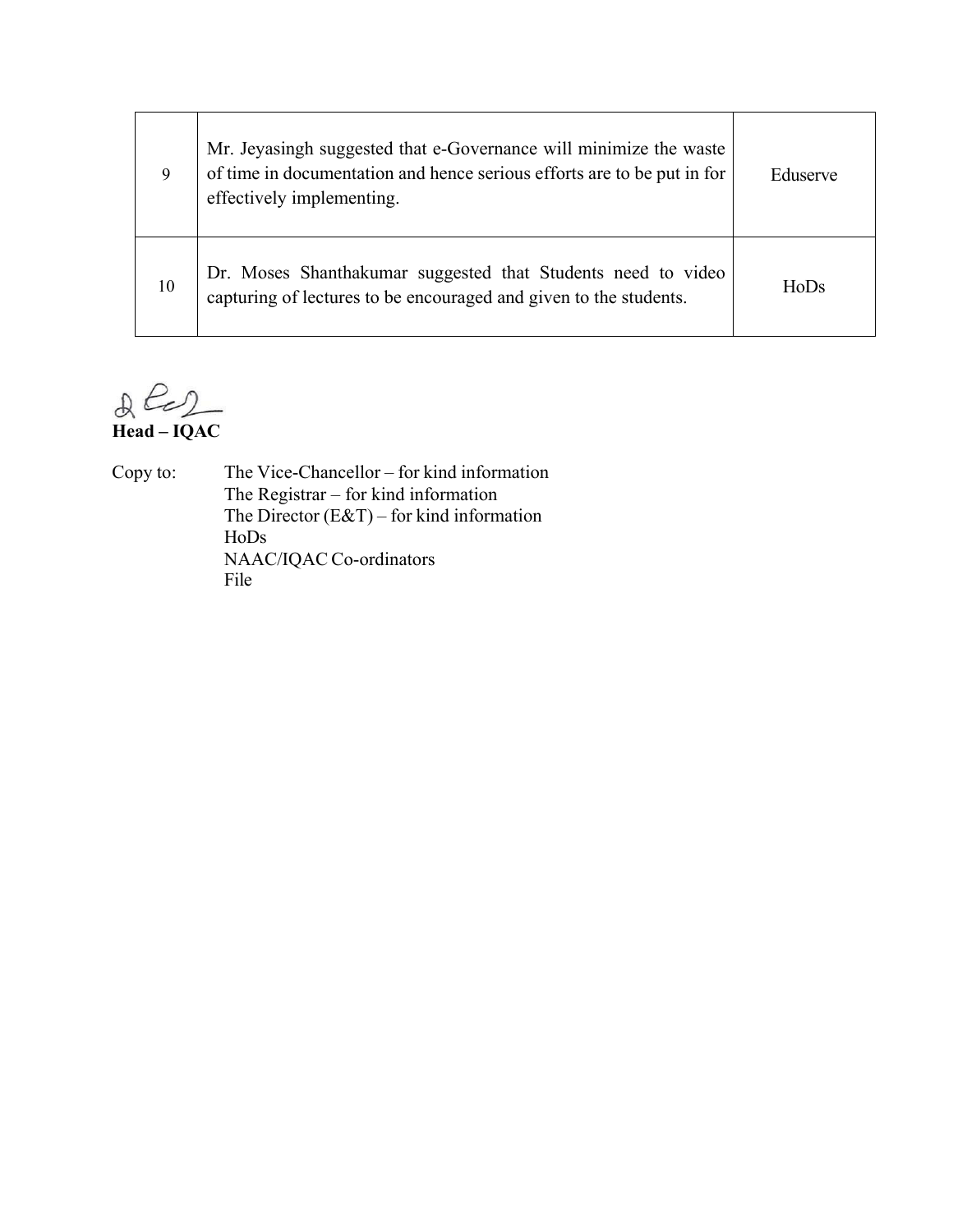# **Karunya Institute of Technology & Sciences**

*(Declared as Deemed to be university under Sec. 3 of the UGC Act, 1956)*  **Karunya Nagar, Coimbatore - 641114** 

## **INTERNAL QUALITY ASSURANCE CELL**

## **Action Taken Report on the 10 (B) minutes of IQAC Meeting held on 14th December 2016**

| S.No. | <b>Item Discussed</b>                                                                                                                                                                                                                                                                                                                                                                      | <b>Action To be taken</b>                                                                                                                                                                                                                                                                                                                                                                                                                                                                                                                                  |
|-------|--------------------------------------------------------------------------------------------------------------------------------------------------------------------------------------------------------------------------------------------------------------------------------------------------------------------------------------------------------------------------------------------|------------------------------------------------------------------------------------------------------------------------------------------------------------------------------------------------------------------------------------------------------------------------------------------------------------------------------------------------------------------------------------------------------------------------------------------------------------------------------------------------------------------------------------------------------------|
| 1.    | Quality document to be prepared for the<br>following<br>Quality expected from<br><b>Students</b><br>a.<br>Faculty member<br>b.<br>Mentor<br>c.<br>Non-Teaching Staff<br>d.<br>Programme Co-ordinator<br>e.<br>Head of the Department<br>f.<br><b>Controller Officers</b><br>g.<br>Dean of Schools<br>h.<br>Registrar<br>$\mathbf{i}$ .<br>j.<br>Vice Chancellor<br>Lower cadre staff<br>k. | IQAC has written clear policy on<br>1.<br>mentoring and roles of the mentor.<br>This was written in such as way<br>that the entire process can be<br>computerized<br>and<br>implemented<br>effectively.<br>The<br>prepared<br>flowcharts were discussed in the<br>faculty orientation programme and<br>necessary changes are incorporated<br>based on the recommendations.<br>2. The Quality requirements from other<br>members shown are refined and<br>submitted to the competent<br>Institution<br>body of the<br>for<br>appropriate<br>approval<br>and |
| 2.    | Enhancement of Quality in Academics-<br>Teaching Learning process, Video Lectures<br>capturing, MOOC courses etc to be<br>implemented in all the departments.                                                                                                                                                                                                                              | implementation.<br>is<br>1.<br><b>KCDC</b><br>The<br>implemented<br>necessary training programmes for<br>the enhancement of the teaching<br>learning process based on outcome<br>education<br>based<br>and<br>also<br>promoting activity based teaching<br>and learning.<br>2.<br>The<br>departments<br>started<br>implementing the lecture video<br>capturing and motivated the faculty<br>for completing the MOOC<br>Courses.                                                                                                                            |
| 3.    | Quality in budget planning- program wise with<br>details - Orientation to be given for each                                                                                                                                                                                                                                                                                                | department<br>Finance<br>The<br>gave<br>orientation<br>the<br>necessary<br>to                                                                                                                                                                                                                                                                                                                                                                                                                                                                              |